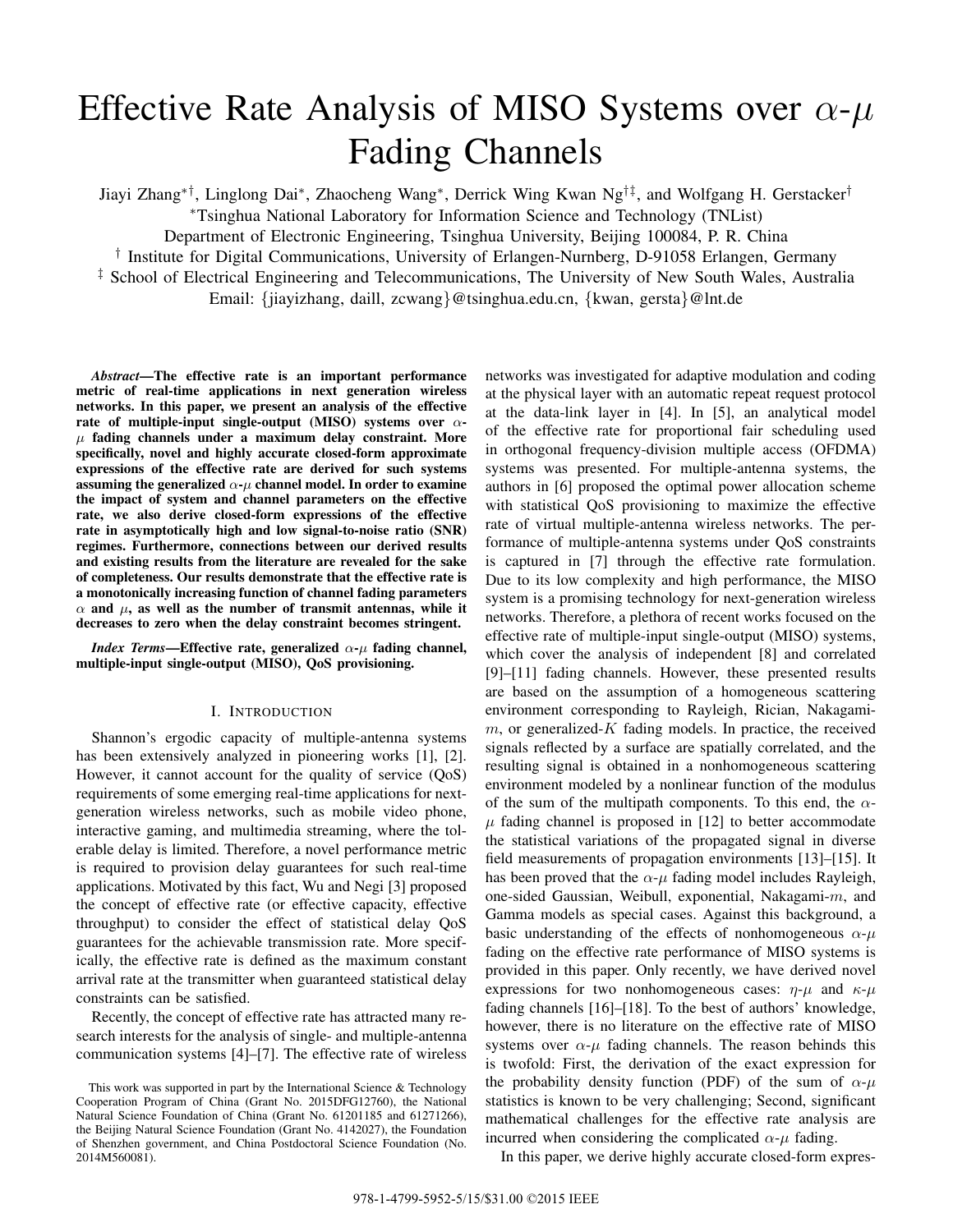sions of the effective rate of MISO systems over independent and identical distributed (i.i.d.)  $\alpha-\mu$  fading channels. Note that these expressions are given in the form of Meijer's- $G$ functions [20] and Fox's-H functions [21], which can be easily evaluated and efficiently programmed in Mathematica. In order to intuitively investigate the impact of system and channel parameters on the effective rate, we also derive closedform expressions of the effective rate in the asymptotically high and low signal-to-noise ratio (SNR) regime, respectively. Our results prove that the effective rate increases with larger value of fading parameters  $\alpha$  and  $\mu$ , as well as more transmit antennas, while the tightened delay constraint will reduce the effective rate. For the sake of completeness, connections between our derived results and previously presented results are also provided in this paper.

The rest of the paper is organized as follows. Section II describes the system model and the statistical characteristics of generalized  $\alpha$ -*μ* fading channels. In Section III, we derive a novel expression for the exact effective rate of MISO systems over i.i.d.  $\alpha$ - $\mu$  fading channels. To quantify the effect of system and channel parameters on the effective rate, we also derive closed-form expressions both for high SNRs and for the minimum transmit energy per information bit. Finally, theoretical and simulation results are compared in Section IV, while Section V concludes the paper.

*Notations:* Vectors and matrices are represented by lowercase bold typeface and uppercase bold typeface letters, respectively. The symbol  $E\{\cdot\}$  refers to the expectation operator of a random variable,  $Pr[\cdot]$  accounts for the probability, and tr( $\cdot$ ) is the trace of a matrix. We use  $(\cdot)^\dagger$  to represent the Hermitian transpose, and the natural logarithm of a number is defined as  $\ln(\cdot)$ . Moreover, **I** denotes the unit matrix. Finally,  $G[\cdot]$ represents the Meijer's-G function [20, Eq. (9.301)] and  $H[\cdot]$ stands for the Fox's-H function  $[21, Eq. (2.1)].$ 

### II. SYSTEM AND CHANNEL MODEL

### *A. System Model*

We consider a point-to-point MISO system, where the transmitter consists of  $N_t$  antennas and the receiver is deployed with single antenna. The input-output relationship over block fading channels can be expressed as

$$
y = \mathbf{h}\mathbf{x} + n,\tag{1}
$$

where  $h \in \mathbb{C}^{1 \times N_t}$  denotes the MISO channel's fading vector with elements  $\mathbf{h} = [h_1, \dots, h_k, \dots, h_{N_t}], \mathbf{x} \in \mathbb{C}^{N_t \times 1}$  represents the transmit signal vector with the covariance  $E\{xx^{\dagger}\}$  = **Q** subject to the constraint tr( $Q$ )  $\leq P$ , where P denotes the transmit power. Moreover,  $n$  represents complex additive white Gaussian noise (AWGN) whose samples are i.i.d. zeromean complex Gaussian random variables with variance  $N_0$ . Furthermore, we assume that the instantaneous channel state information is not available at the transmitter and equal power is allocated to each transmit antenna, i.e.,  $\mathbf{Q} = \frac{P}{N_t} \mathbf{I}$ , so the transmit SNP is  $\rho = P$ transmit SNR is  $\rho = \frac{P}{N_0}$ .

## *B. Effective Rate*

As introduced in [3], we suppose that the data arrives in the buffer at a constant rate, and the service process of the transmitter is stationary. Then, the effective rate of the service process is defined as

$$
\alpha(\theta) = -\frac{1}{\theta T} \ln \left( \mathbb{E} \left\{ \exp \left( -\theta T C \right) \right\} \right), \quad \theta \neq 0, \tag{2}
$$

where  $C$  represents the random throughput during a single block and T denotes the block length. The delay QoS exponent  $\theta$  is given by

$$
\theta = -\lim_{l_{\text{th}} \to \infty} \frac{\ln \left( \Pr \left[ L > l_{\text{th}} \right] \right)}{l_{\text{th}}},\tag{3}
$$

where  $l_{\text{th}}$  denotes the specified threshold of queue length and L is the equilibrium queue-length of the buffer assumed to be available at the transmitter. Note that we use the queue length as a QoS performance metric instead of delay to obtain an intuitive and tractable analysis. Moreover, the probability of  $L > l<sub>th</sub>$  decreases faster with a larger  $\theta$ . On the contrary, the system can tolerate an arbitrarily long delay when there is no delay constraint as  $\theta \rightarrow 0$ . Capitalizing on such conditions, the effective rate coincides with the classic concept of Shannon's ergodic capacity.

In the case that the transmitter sends uncorrelated circularly symmetric zero-mean complex Gaussian signals, the effective rate of the MISO channel can be succinctly expressed as [8]

$$
R(\rho,\theta) = -\frac{1}{A}\log_2\left(\mathbb{E}\left\{ \left(1 + \frac{\rho}{N_t}\mathbf{h}\mathbf{h}^\dagger\right)^{-A}\right\}\right) \text{ bit/s/Hz},\tag{4}
$$

where  $A \triangleq \frac{\theta TB}{\ln 2}$ , with B denoting the bandwidth of the system. In particular, A represents a metric of delay constraint. It is clear from (4) that the effective rate depends on the distribution of **hh**†, which is analyzed in the following.

#### *C. Sum of* α*-*μ *RVs*

The  $\alpha$ - $\mu$  distribution is a general fading model, which accounts for the nonlinearity of a nonhomogeneous propagation environment. It consists of two parameters describing the physical properties of the fading, namely  $\alpha$  and  $\mu$ . More *specifically, the power parameter* α *represents the nonlinear function of the modulus of the sum of the multipath components, while the parameter* μ *is related to the number of multipath clusters.* For a single  $\alpha$ - $\mu$  fading link, the PDF of the instantaneous received SNR is given by [19, Eq. (8)]

$$
f_{\gamma_1}(\gamma_1) = \frac{\alpha_1 \gamma_1^{\alpha_1 \mu_1/2 - 1}}{2\beta_1^{\alpha_1 \mu_1/2} \Gamma(\mu_1)} \exp\left(-\left(\frac{\gamma_1}{\beta_1}\right)^{\alpha_1/2}\right), \quad (5)
$$

where  $\beta_1 \triangleq \mathbb{E} \{ \gamma_1 \} \Gamma(\mu_1) / \Gamma(\mu_1 + 2/\alpha_1), \mathbb{E} \{ \gamma_1 \} = \hat{\kappa}^2 \Gamma(\mu_1 + 2/\alpha_1) / (\mu_2^2/\alpha_1 \Gamma(\mu_1))$  and  $\hat{\kappa}$  is defined as the  $\alpha_1$ .  $\hat{r}_1^2 \Gamma(\mu_1 + 2/\alpha_1)/(\mu_1^2/\alpha_1 \Gamma(\mu_1))$ , and  $\hat{r}_1$  is defined as the  $\alpha_1$ -<br>root mean value of the envelope random variable R i.e. root mean value of the envelope random variable R, i.e.,  $\hat{r}_1 = \sqrt[\alpha_1]{E\{R^{\alpha_1}\}}$ . Using [20, Eq. (8.326.2)], the *n*th moment of  $\alpha_1$  can be expressed as of  $\gamma_1$  can be expressed as

$$
\mathbf{E}\left\{\gamma_1^n\right\} = \frac{\beta_1^n}{\Gamma\left(\mu_1\right)} \Gamma\left(\mu_1 + \frac{2n}{\alpha_1}\right). \tag{6}
$$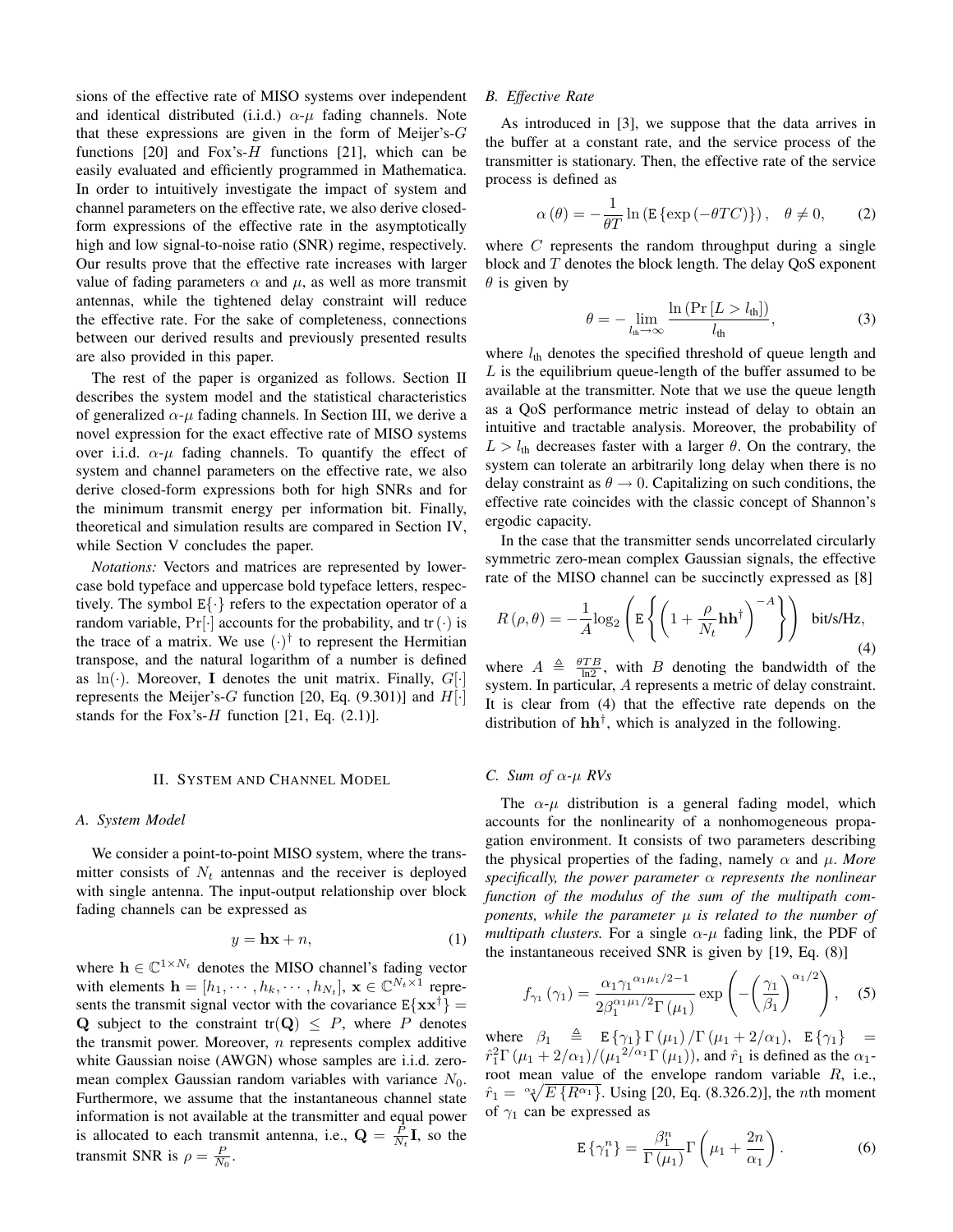Let  $\gamma = \sum_{i=1}^{N_t} \gamma_i$  denote the sum of  $N_t$  i.i.d.  $\alpha$ - $\mu$  branches<br>tantaneous SNRs. It was shown in [19] that a single  $\alpha$ - $\mu$ instantaneous SNRs. It was shown in [19] that a single  $\alpha$ - $\mu$ RV can exploited to approximate the sum of  $\alpha$ - $\mu$  RVs, and this approximation seems to achieve accurate results. More specifically, moment-based estimators are used to calculate the parameters  $\alpha$ ,  $\mu$ , and  $\hat{r}$  from the exact moments of  $\gamma$ . To this end, we need to derive the parameters  $\alpha$ ,  $\mu$ , and  $\hat{r}$  by solving the following nonlinear equations

$$
\frac{\mathbf{E}^{2}(\gamma)}{\mathbf{E}(\gamma^{2}) - \mathbf{E}^{2}(\gamma)} = \frac{\Gamma^{2}(\mu + 1/\alpha)}{\Gamma(\mu)\Gamma(\mu + 2/\alpha) - \Gamma^{2}(\mu + 1/\alpha)},
$$

$$
\frac{\mathbf{E}^{2}(\gamma^{2})}{\mathbf{E}(\gamma^{4}) - \mathbf{E}^{2}(\gamma^{2})} = \frac{\Gamma^{2}(\mu + 2/\alpha)}{\Gamma(\mu)\Gamma(\mu + 4/\alpha) - \Gamma^{2}(\mu + 2/\alpha)},
$$

$$
\hat{r} = \frac{\mu^{1/\alpha}\Gamma(\mu)\mathbf{E}(\gamma)}{\Gamma(\mu + 1/\alpha)}, \tag{7}
$$

where the moments in (7) can be evaluated by using the multinomial identity [22, Eq. (10)]:

$$
\mathbf{E}(\gamma^q) = \sum_{j_1=0}^q \cdots \sum_{j_{N_t-1}=0}^{j_{N_t-2}} \begin{pmatrix} q \\ j_1 \end{pmatrix} \cdots \begin{pmatrix} j_{N_t-2} \\ j_{N_t-1} \end{pmatrix}
$$

$$
\times \mathbf{E} \begin{pmatrix} \gamma_1^{q-j_1} \end{pmatrix} \cdots \mathbf{E} \begin{pmatrix} j_{N_t-1} \\ \gamma_{N_t} \end{pmatrix}.
$$
 (8)

Note that an analytical solution to the system equations (7) is very difficult to obtain, while we can use numerical methods instead, such as the *fsolve* function of Matlab and Maple. Having obtained these parameters, the approximated PDF expression of the sum can be written as

$$
f_{\gamma}(\gamma) \approx \frac{\alpha \gamma^{\alpha \mu/2 - 1}}{2\beta^{\alpha \mu/2} \Gamma(\mu)} \exp\left(-\left(\frac{\gamma}{\beta}\right)^{\alpha/2}\right).
$$
 (9)

# III. EFFECTIVE RATE OVER  $\alpha$ - $\mu$  Fading Channels

In this section, an exact analysis<sup>1</sup> of effective rate of MISO systems over i.i.d.  $\alpha$ - $\mu$  fading channels is presented. The asymptotically high and low-SNR regimes are also considered in order to provide physical insights into the impact of the system and channel parameters on the effective rate.

# *A. Exact Analysis*

Substituting (9) into (4) and using [23, Eq. (8.4.2.5)], [24, Eq.  $(11)$ ] and  $[24, Eq. (21)]$ , we derive the exact effective rate of MISO systems over  $\alpha$ - $\mu$  fading channels as (10) at the bottom of this page, where  $\Delta(\epsilon, \tau) = \frac{\tau}{\epsilon}, \frac{\tau+1}{\epsilon}, \cdots, \frac{\tau+\epsilon-1}{\epsilon},$ <br>with  $\tau$  being an arbitrary real value and  $\epsilon$  a positive integer with  $\tau$  being an arbitrary real value and  $\epsilon$  a positive integer. Moreover,  $l/k = \alpha/2$ , where l and k are both positive integers. For example, if  $\alpha = 0.8$ , we should set  $l = 2$  and  $k = 5$ . Furthermore,  $l = \alpha$  and  $k = 2$  for the special case of  $\alpha \in \mathbb{Z}^+$ . Note that the evaluation of (10) can be done efficiently for

<sup>1</sup>The term *exact analysis* is used to represent highly accurate approximations for the sake of distinguishing it from *asymptotic analysis*.

special values of  $\alpha$ . However, for large values of l and k, it is not efficient to compute (10). Therefore, another method is adopted in the following to overcome this problem.

We recall the well-known translation from the Meijer's Gfunction to the Fox's  $H$ -function as [23, Eq. (8.3.2.21)]

$$
H_{p,q}^{m,n}\left[x \mid \begin{bmatrix} [a_p,1] \\ [b_p,1] \end{bmatrix}\right] = G_{p,q}^{m,n}\left[x \mid \begin{bmatrix} [a_p] \\ [b_p] \end{bmatrix}\right].
$$
 (11)

With the help of  $[24, Eq. (11)]$  and  $[24, Eq. (21)]$ , the power and exponential functions can be expressed in terms of the Fox's H-function as

$$
e^{-x} = H_{0,1}^{1,0} \left[ x \middle| \begin{array}{c} - \\ (0,1) \end{array} \right], \text{ and } (12)
$$

$$
(1+x)^{\omega} = \frac{1}{\Gamma(-\omega)} H_{1,1}^{1,1} \left[ x \middle| \begin{array}{c} (\omega+1,1) \\ (0,1) \end{array} \right], \qquad (13)
$$

respectively. Substituting (12) and (13) into (4), we get the Mellin–Barnes integral of the product of two Fox's Hfunctions. Then, the effective rate can be written as

$$
R(\rho,\theta) = \frac{1}{A} \left( 1 - \log_2 \left( \frac{\alpha}{\Gamma(A) \Gamma(\mu)} \right) - \log_2 \left( H_{1,2}^{2,1} \left[ \left( \frac{N_t}{\rho \beta} \right)^{\alpha/2} \middle|_{(\mu,1), (A,\alpha/2)} (1, \alpha/2) \right] \right) \right), \quad (14)
$$

where we have used the integral identity  $[23, Eq. (2.25.1.1)]$ and the property  $[23, Eq. (8.3.2.8)]$  of Fox's *H*-functions. It is worth to mention that (14) is very compact which simplifies the mathematical algebraic manipulations encountered in the effective rate analysis.

For the case of Nakagami-m fading channels, we set  $\alpha = 2$ and  $\mu = m$ . With the help of [25, Eq. (07.33.26.0004.01)], the effective rate expression of (10) reduces to

$$
R(\rho, \theta) = \frac{mN_t}{A} \log_2 \left( \frac{\Omega \rho}{mN_t} \right)
$$

$$
- \frac{1}{A} \log_2 \left( U \left( mN_t; mN_t + 1 - A; \frac{mN_t}{\Omega \rho} \right) \right), \tag{15}
$$

where  $U(\cdot)$  is the Tricomi hypergeometric function [25, Eq.  $(07.33.02.0001.01)$ ] and  $\Omega$  is the average gain of channel fading. Note that (15) coincides with [8, Eq. (6)].

# *B. Asymptotic Analysis*

In the high-SNR regime, we assume  $\rho$  is large in the initial expression (4) to obtain the following asymptotic effective rate

$$
R^{\infty}(\rho,\theta) \approx -\frac{1}{A} \log_2 \left( \frac{\alpha(\rho/N_t)^{-A}}{2\beta^{\alpha\mu/2} \Gamma(\mu)} \times \int_0^{\infty} \gamma^{\alpha\mu/2 - A - 1} \exp\left( -\left(\frac{\gamma}{\beta}\right)^{\alpha/2} \right) d\gamma \right). \tag{16}
$$

$$
R(\rho,\theta) = \frac{1}{A} - \frac{1}{A}\log_2\left(\frac{\alpha\sqrt{k}l^{A-1}(N_t\beta/\rho)^{\alpha\mu/2}}{(2\pi)^{l+k/2-3/2}\Gamma(A)\Gamma(\alpha)}\right) - \frac{1}{A}\log_2\left(G_{l,k+l}^{k+l,l}\left[\frac{(N_t/\rho)^l}{(\beta^{\alpha/2}k)^k}\middle|\right. \right) \Delta(k,0), \Delta(l, A - \alpha\mu/2)\right), \tag{10}
$$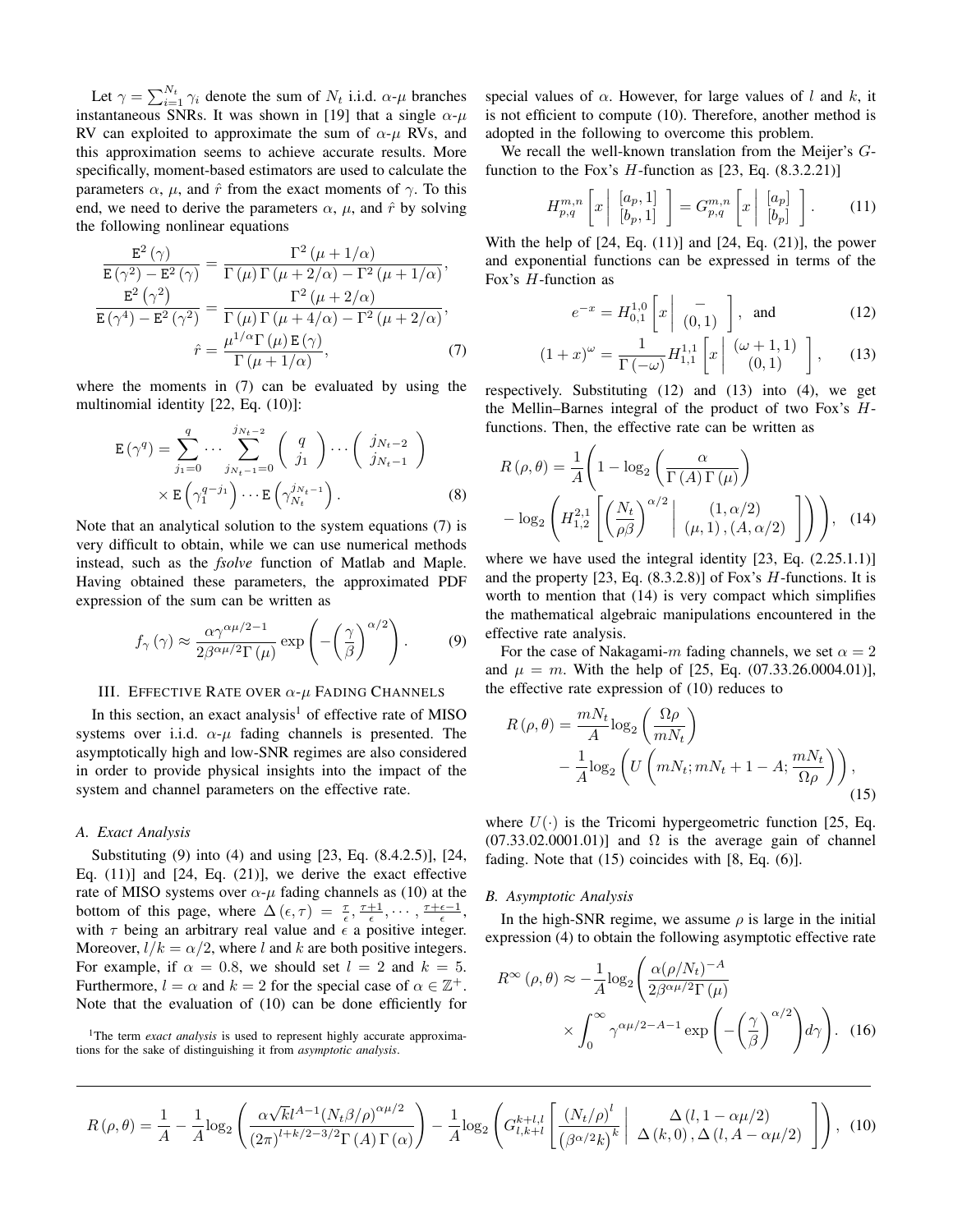By invoking [20, Eq. (3.326.2)] and after some straightforward algebraic manipulations, we can derive a tractable result as

$$
R^{\infty}(\rho,\theta) \approx \log_2\left(\frac{\beta \rho}{N_t}\right) - \frac{1}{A}\log_2\left(\frac{\Gamma\left(\mu - 2A/\alpha\right)}{\Gamma\left(\mu\right)}\right). \tag{17}
$$

Note that the condition required for using [20, Eq. (3.326.2)] for the integral in (16) is satisfied in our calculation by taking  $A < \alpha \mu/2 - 1$ . The above result indicates that the high-SNR slope is  $S_{\infty} = 1$ , which is independent of  $\beta$ . The same observations were made for the Rayleigh, Rician, and Nakagami-m cases [8], [9].

We now investigate the effective rate in the low-SNR regime. Intuitively, a second-order Taylor expansion for  $\rho \rightarrow 0$ can approximate the low-SNR effective rate. However, the authors in [26] proved that the Taylor expansion method may in fact result in misleading conclusions regarding the impact of the channel in the low SNR regime. Hence, it is beneficial to explore the effective throughput at low SNRs as [26]

$$
R\left(\frac{E_b}{N_0}, \theta\right) \approx S_0 \log_2\left(\frac{E_b}{N_0} / \frac{E_b}{N_0}_{\text{min}}\right). \tag{18}
$$

The normalized transmit energy per information bit  $\frac{E_b}{N_0 \text{ min}}$  and the wideband slope  $S_0$  can be respectively formulated as

$$
\frac{E_b}{N_0} \triangleq \lim_{\rho \to 0} \frac{\rho}{R(\rho, \theta)} = \frac{1}{R'(0, \theta)},
$$
(19)

$$
S_0 \stackrel{\Delta}{=} -\frac{2[R'(0,\theta)]^2 \ln 2}{R''(0,\theta)},
$$
\n(20)

where  $R'(0, \theta)$  and  $R''(0, \theta)$  represent the first and second<br>order derivatives of  $R(0, \theta)$  with respect to  $\theta$  which can be order derivatives of  $R(0, \theta)$  with respect to  $\theta$ , which can be expressed as

$$
R'(0,\theta) = \frac{1}{N_t \ln 2} \mathbf{E} \left\{ \mathbf{h} \mathbf{h}^{\dagger} \right\},
$$
\n
$$
R''(0,\theta) = \frac{A}{N_t^2 \ln 2} \left( \mathbf{E} \left\{ \mathbf{h} \mathbf{h}^{\dagger} \right\} \right)^2 - \frac{A+1}{N_t^2 \ln 2} \mathbf{E} \left\{ \left( \mathbf{h} \mathbf{h}^{\dagger} \right)^2 \right\}.
$$
\n(21)

Recall that for i.i.d. MISO  $\alpha$ - $\mu$  fading channels,

$$
\mathbf{E}\left\{\mathbf{h}\mathbf{h}^{\dagger}\right\} = \sum_{k=1}^{N_t} \mathbf{E}\left\{|h_k|^2\right\} = N_t \beta_1 \frac{\Gamma\left(\mu_1 + 2/\alpha_1\right)}{\Gamma\left(\mu_1\right)}.\tag{23}
$$

Using an approach similar to Appendix I of [9], we can derive

$$
\mathbf{E}\left\{(\mathbf{h}\mathbf{h}^{\dagger})^{2}\right\} = \sum_{k=1}^{N_{t}} \mathbf{E}\left\{|h_{k}|^{4}\right\} + \sum_{k=1}^{N_{t}} \sum_{j=1, j\neq k}^{N_{t}} \mathbf{E}\left\{|h_{k}|^{2}|h_{j}|^{2}\right\}
$$

$$
= \frac{N_{t}\beta^{2}}{\Gamma(\mu)} \left(\Gamma\left(\mu + \frac{4}{\alpha}\right) + (N_{t} - 1)\frac{\Gamma^{2}(\mu + 2/\alpha)}{\Gamma(\mu)}\right). \quad (24)
$$

Substituting (23), (24), (21), and (22) into (19) and (20), the

minimum  $\frac{E_b}{N_0}$  and the wideband slope  $S_0$  are respectively given by  $(25)$  and  $(26)$  at the bottom of this page.

It is interesting to observe that the minimum  $\frac{E_b}{N_0}$  is independent of the delay constraint A, whereas the wideband slope  $S_0$ is independent of  $\beta$ . Moreover,  $S_0$  is a decreasing function in A, while it is a monotonically increasing function in  $N_t$ . These results prove that a tighter delay constraint A decreases the effective rate and an increasing number of antennas will yield a higher effective rate, respectively. The maximum value of the wideband slope is  $S_0 = 2$  when taking  $\mu \to \infty$  or  $N_t \to \infty$ . Note that for the case of Nakagami- $m$  fading channels ( $\mu = m$ and  $\alpha = 2$ ), the minimum  $\frac{E_b}{N_0}$  in (25) and wideband slope  $S_0$ in (26) reduce to

$$
\frac{E_b}{N_0}_{\text{min}} = \frac{\ln 2}{\Omega}, \text{ and}
$$
 (27)

$$
S_0 = \frac{2mN_t}{A + 1 + mN_t},
$$
\n(28)

 $B_0 = \frac{A + 1 + mN_t}{A + 1 + mN_t}$ , (20)<br>respectively, which is in agreement with [20, Eq. (20)-(21)].

# IV. NUMERICAL RESULTS

In this section, we verify the analytical results presented in Section III by computer simulations, and use them to study the effective rate performance of MISO systems over  $\alpha$ - $\mu$ fading channels. Without loss of generality, the bandwidth of the system is normalized to  $B = 1$  Hz. The simulation results are derived by averaging the results over  $10^7$  i.i.d.  $\alpha$ - $\mu$  channel realizations with unit power, which are generated by the sum of independent Gaussian RVs method given in [12]. These results provide meaningful insights regarding the impact of different system and channel parameters on the effective rate of MISO systems transmitting over  $\alpha$ - $\mu$  fading channels.

In Fig. 1 and Fig. 2, we consider the effects of fading parameters ( $\alpha$  and  $\mu$ ) on the effective rate of MISO systems. More specifically, the effective rate results of our computer simulations are compared to that of the exact and high-SNR approximate analytical expressions provided in (10), (14), and (17) for different transmit SNRs. For comparison purposes, we also show the effective rate of MISO systems over AWGN channels as a benchmark. It is easy to see that the exact analytical expression of the effective rate is very accurate in the entire SNR regime. Besides, the high-SNR approximation is quite tight even in moderate SNRs and its accuracy is improved for larger values of the fading parameters, which implies that it can efficiently predict the effective rate over a wide range of SNR. Moreover, the high-SNR results show that the high-SNR slope  $S_{\infty}$  is 1, which confirms our analysis in Section III-B. Note that a performance improvement of the effective rate is observed as  $\alpha$  and  $\mu$  increases. This observation is anticipated, since a large value of  $\mu$  results in

$$
\frac{E_b}{N_0 \sin} = \frac{\Gamma(\mu_1) \ln 2}{\beta_1 \Gamma(\mu_1 + 2/\alpha_1)},
$$
\n
$$
2N_t \Gamma^2(\mu + 2/\alpha)
$$
\n(25)

$$
S_0 = \frac{2N_t\Gamma^2\left(\mu + 2/\alpha\right)}{\left(A+1\right)\left(\Gamma\left(\mu + 4/\alpha\right)\Gamma\left(\mu\right) - \Gamma^2\left(\mu + 2/\alpha\right)\right) + N_t\Gamma^2\left(\mu + 2/\alpha\right)}.\tag{26}
$$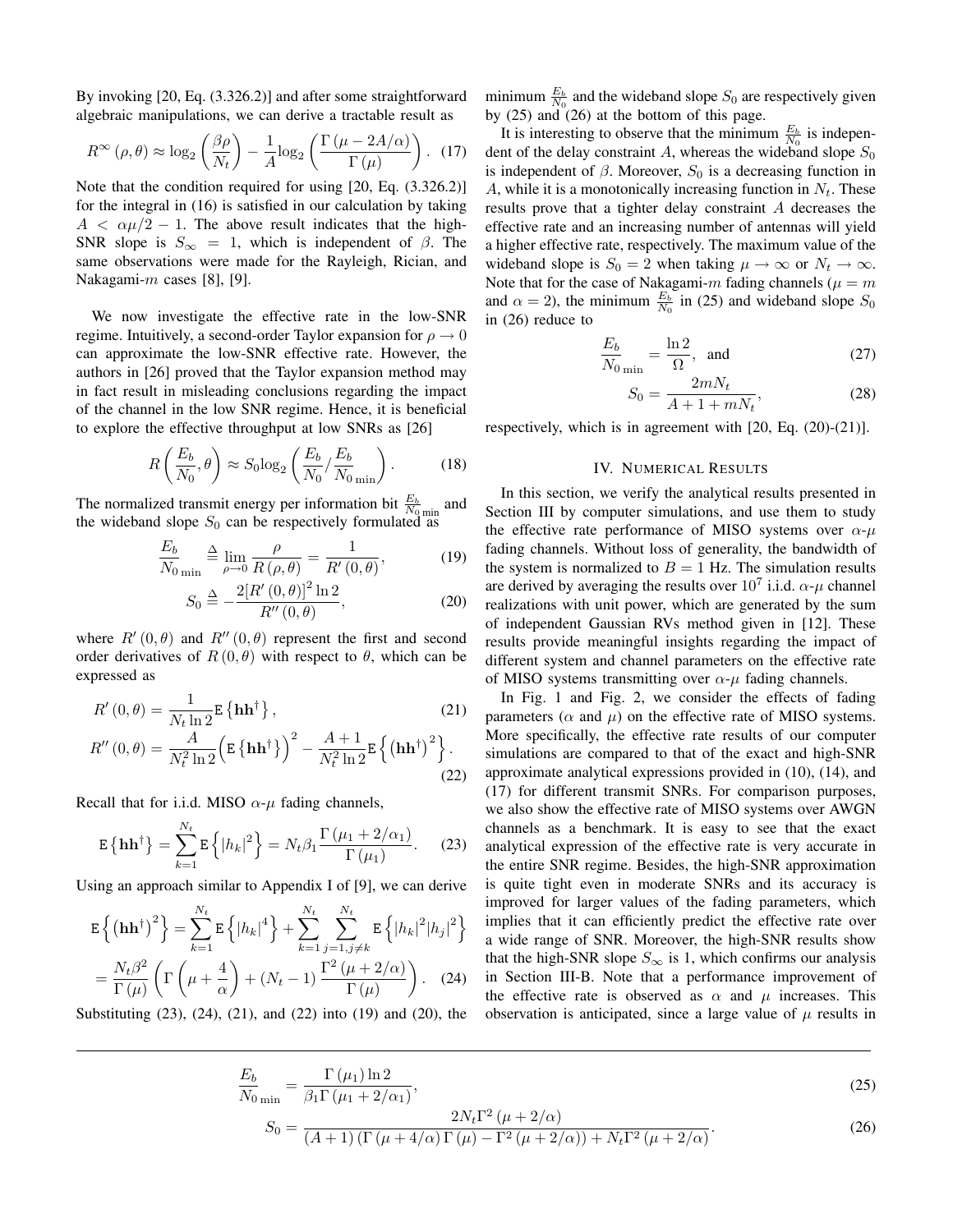

Fig. 1. Simulated and high-SNR approximate effective rate against the transmit SNR  $ρ$  for MISO systems over i.i.d.  $α$ - $μ$  fading channels ( $N_t = 2$ ,  $A = 0.5$ , and  $\mu = 2$ ). Moreover, the effective rate of the non-fading channel, i.e., AWGN channel, is plotted to serve as a benchmark for comparison.



Fig. 2. Simulated and high-SNR approximate effective rate against the transmit SNR  $ρ$  for MISO systems over i.i.d.  $α$ - $μ$  fading channels ( $N_t = 2$ ,  $A = 0.5$ , and  $\alpha = 4$ ). Moreover, the effective rate of the non-fading channel, i.e., AWGN channel, is plotted to serve as a benchmark for comparison.

more multipath components and a large value of  $\alpha$  accounts for a larger fading gain from the physical model, respectively. We also note that the gap between the AWGN and fading channel curves becomes smaller as  $\alpha$  and  $\mu$  get larger. Finally, it is worth mentioning that the effects of fading parameters on the effective rate become less pronounced as they increase.

The simulated and low- $E_b/N_0$  approximate effective rate (18) are depicted against the transmit energy per bit  $E_b/N_0$ for different delay constraints  $A$  in Fig. 3. Clearly, the low- $E_b/N_0$  approximations are sufficiently tight and become exact at low  $E_b/N_0$  values for all the considered scenarios. The effective rate is a monotonically decreasing function of  $A$ , which implies that tightening the delay constraints reduces the effective rate. However, the change of the delay constraint A



Fig. 3. Simulated, low- $E_b/N_0$  approximate effective rate against the  $E_b/N_0$ for MISO systems over i.i.d.  $\alpha$ - $\mu$  fading channels ( $N_t = 2$ ,  $\alpha = 2$ , and  $\mu = 2$ ).

does not affect the minimum  $E_b/N_0$ , which is  $-1.59$  dB in our case. In addition, the curves in Fig. 3 also show that the accuracy of low- $E_b/N_0$  approximate solution is improved for smaller values of the delay constraints.

## V. CONCLUSIONS

In this paper, we have presented a novel approach to analyze the effective rate of MISO systems over i.i.d.  $\alpha$ - $\mu$  fading channels. The proposed technique is based on the highly accurate approximation of the sum of i.i.d.  $\alpha$ - $\mu$  RVs by another  $\alpha$ - $\mu$ RV. Novel and analytical expressions of the exact effective rate of MISO systems over i.i.d.  $\alpha$ - $\mu$  fading channels have been derived. Moreover, we have presented closed-form expressions of the effective rate in the high-SNR regime to gain physical insights into the impact of system and channel parameters on the effective rate performance. For example, the effective rate can be improved by utilizing more transmit antennas as well as in a propagation environment with larger values of  $\alpha$  and  $\mu$ . In addition, our analysis provides the minimum required transmit energy per information bit for reliably conveying any non-zero rate at low SNRs. Finally, numerical results corroborate the high accuracy of the proposed approximations. Our analytical results serve as a performance benchmark for our future work on the performance analysis of the multi-user scenario.

#### **REFERENCES**

- [1] G. J. Foschini and M. J. Gans, "On limits of wireless communications in a fading environment when using multiple antennas," *Wireless Pers. Commun.*, vol. 6, no. 3, pp. 311–335, Mar. 1998.
- [2] E. Telatar, "Capacity of multi-antenna gaussian channels," *Europ. Trans. Telecommun.*, vol. 10, no. 6, pp. 585–595, 1999.
- [3] D. Wu and R. Negi, "Effective capacity: A wireless link model for support of quality of service," *IEEE Trans. Wireless Commun.*, vol. 2, no. 4, pp. 630–643, Jul. 2003.
- [4] G. Femenias, J. Ramis, and L. Carrasco, "Using two-dimensional Markov models and the effective-capacity approach for cross-layer design in AMC/ARQ-based wireless networks," *IEEE Trans. Veh. Technol.*, vol. 58, no. 8, pp. 4193–4203, Oct. 2009.